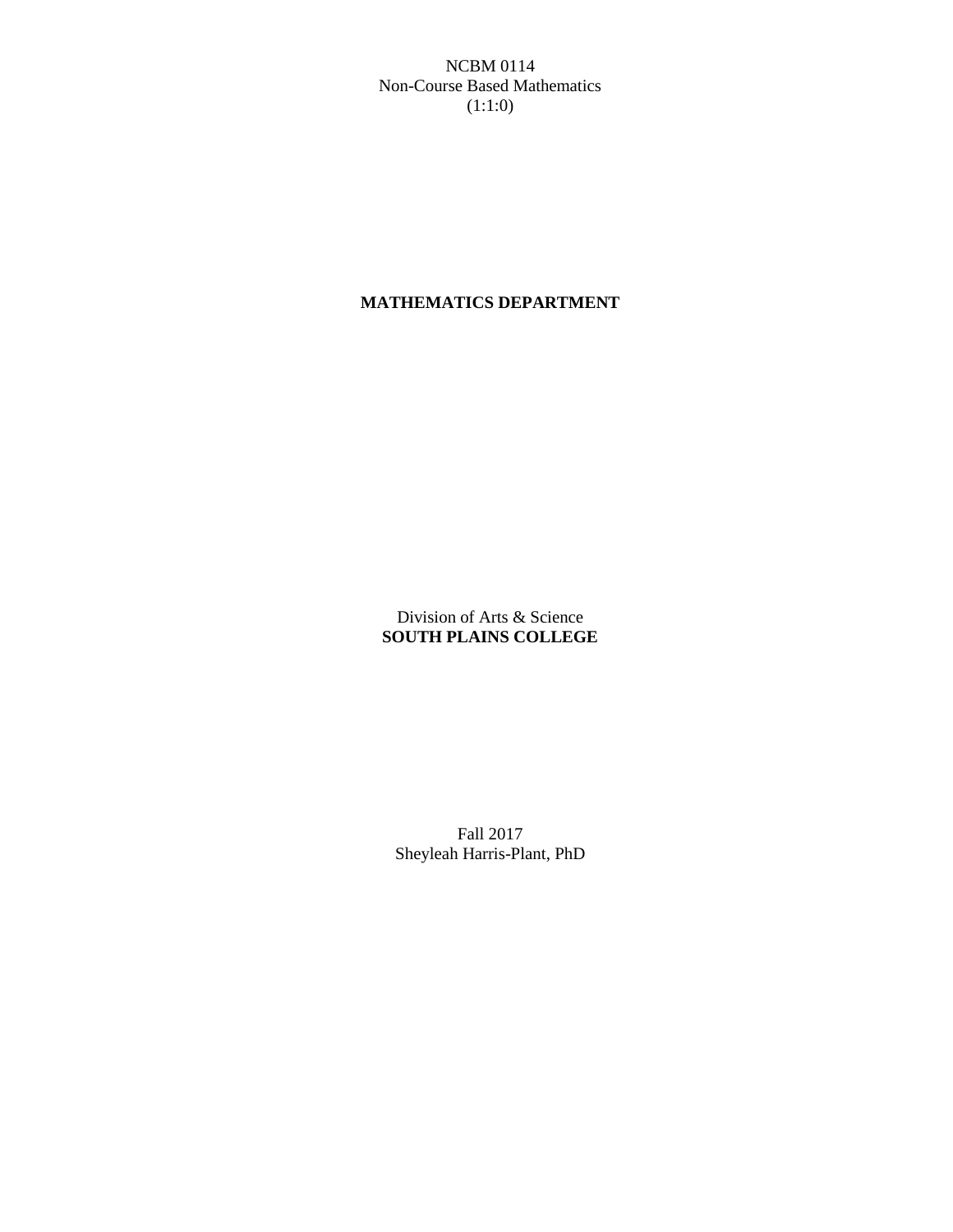**Non-Course Based Mathematics 0114 – Non-Course Based Mathematics**

**Section:** 001, Weekly Meeting **Room:** Levelland Mathematics Building 104

**"Intelligence plus character – that is the goal of true education."** – Dr. Martin Luther King, Jr.

**"Hard work is required, but must also produce value." –** Norman Chaffee

**"True knowledge exists in knowing that you know nothing."** – Socrates

**"There is no end to education. It is not that you read a book, pass an examination, and finish with education. The whole of life, from the moment you are born to the moment you die, is a process of learning."** – Jiddu Krishnamurti

**"In the United States, we experience many freedoms. Two of these freedoms include: the freedom to succeed and the freedom to fail. Which one will you choose?"** – Alan Worley

| <b>Instructor:</b> Sheyleah V. Harris-Plant, PhD | <b>Office Hours:</b> (on the Levelland Campus) |                |                           |                                                   |        |
|--------------------------------------------------|------------------------------------------------|----------------|---------------------------|---------------------------------------------------|--------|
| <b>Room:</b> Levelland Math Building 104         | <b>Monday</b>                                  | <b>Tuesday</b> | <b>Nednesday</b> Thursday |                                                   | Friday |
| <b>Phone:</b> $(806)$ 716-2665                   |                                                |                |                           | 1300-1415 1300-1415 1300-1415 1300-1415 0900-1200 |        |
| <b>Email:</b> sharris@southplainscollege.edu     | Or by appointment                              |                |                           |                                                   |        |

**Note about Office Hours:** Any student is more than welcome to visit during office hours, however, for the student's visit to be most efficient it is best to make an appointment. Students from other classes are often visiting during office hours and other college responsibilities often prevent office hours without notice.

**Required Textbook:** Materials required for the MATH 1314/1324/1342 course

**Supplies:** Pencil, paper, and erasers

### **Course Description**

The prerequisites of this course are being a first semester math student at South Plains College, have minimum Elementary and Intermediate Algebra Diagnostic scores of 8. This course includes topics in developmental mathematics including arithmetic operations, basic algebraic concepts and notation, and geometry. This course will not satisfy graduation requirements. This course is required if testing indicates a need.

#### **Course Purpose**

The purpose of this course is to provide a background in algebra concepts necessary for MATH 1314 or 1324.

#### **Course Requirements**

To maximize the potential to complete this course, a student should make and attend all appointments with the instructor, take notes, complete all homework assignments and examinations including final examination.

#### **Disclaimer**

The instructor reserves the right to alter any class policies as deemed necessary by the instructor or South Plains College, and will announce any changes in class. If a student has any questions about a change in policy ask the instructor for clarification.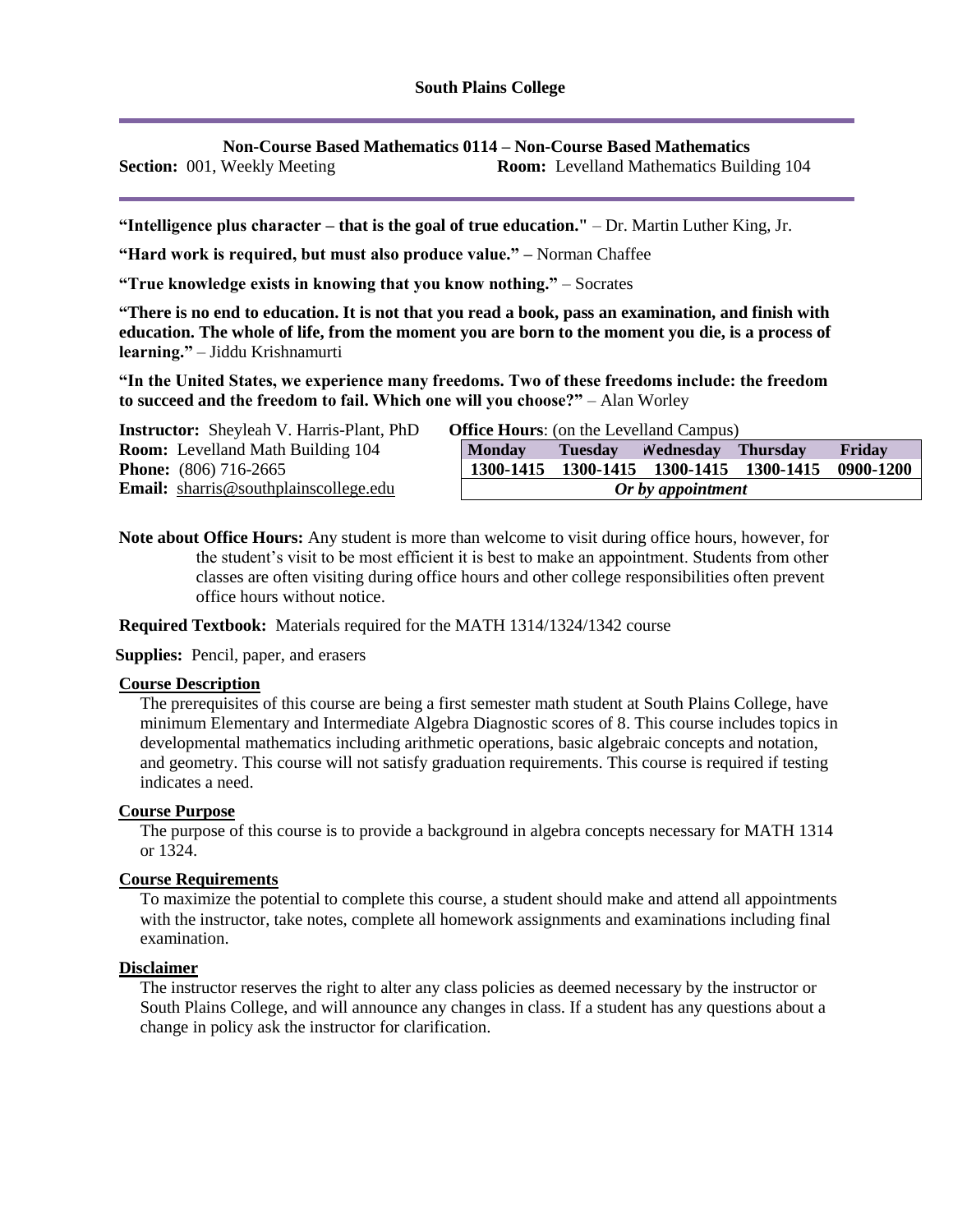## **Student Learning Outcomes/Competencies**

Successful completion of this course should reflect mastery of the following objectives:

- 1. Attend the weekly appointments with the instructor.
- 2. Attend class for your college level mathematics course.
- 3. Develop a weekly schedule for time management and follow it.
- 4. Exchange names and phone numbers or email addresses with at least two (2) people in your college level mathematics course.
- 5. Have all materials need for your college level mathematics course by end of the second week.
- 6. Keep a well-organized binder for your college level mathematics course.
- 7. Complete all homework for your college level mathematics course.
- 8. Show all exams and quizzes to the instructor.
- 9. Work with a SPC tutor (the minimum amount of time is dictated by the class grade).
	- a. Grade is a B, spend one (1) hour a week.
	- b. Grade is a C, spend two (2) hours a week.
	- c. Grade is a D, spend three (3) hours a week.
	- d. Grade is an F, spend four (4) hours a week.
- 10. Visit your college level mathematics course instructor's office hours at least two (2) times during the semester to ask questions with your attempted work.

### **Attendance Policy\***

Attendance and effort are the most important activities for success in this course. Records of your attendance are maintained throughout the semester. Two absences, *for any reason*, are allotted to you for the semester. If this number is exceeded, the instructor has the right to drop you with a grade of F or an X, depending on their discretion. You can seek temporary reinstatement within a week after being withdrawn, assuming the student submits their syllabus receipt, but you must withdraw yourself from the course via the Admission and Records Office within two days of reinstatement. In the latter case, you will receive a W or a U. *After the two days have expired, the instructor has the right to drop you for a final time, after which there will be no reinstatement. THERE WILL BE NO WAITING UNTIL THE END OF THE SEMESTER TO WITHDRAW!* Withdrawal from this course will also require a withdrawal from your college level mathematics course.

### **Withdrawal**

If you wish to withdraw from this class for any reason, you must initiate the appropriate steps on your own. To withdraw from this class, you will need to go to the Admissions and Records office either on the Levelland campus or the Reese Center campus, and fill out a drop notification form, and pay \$5. The drop form can be obtained online in MySPC, under the Student Forms and Tools link. Please be aware that SPC may not permit an undergraduate student to drop a total of more than six courses (including any course a transfer student has dropped at another institution of higher education) if the student enrolled in college for the first time during the Fall 2007 academic term or any term subsequent to the Fall 2007 term.

### **TSI**

The Texas Success Initiative (TSI) is a state program designed to ensure that all Texas institutions provide placement testing, personal advisement and appropriate instruction to students to enhance their opportunities for success in their college studies. **All new students entering Texas colleges and universities are required to take a placement test prior to enrolling in college-level courses, unless exempt from testing under specified state standards (i.e., scores on ACT, SAT or TAKS)**. Testing will indicate whether a student possesses adequate basic college-level skills in reading, writing and mathematics necessary to begin an undergraduate program of study. (copied from current South Plains College catalog)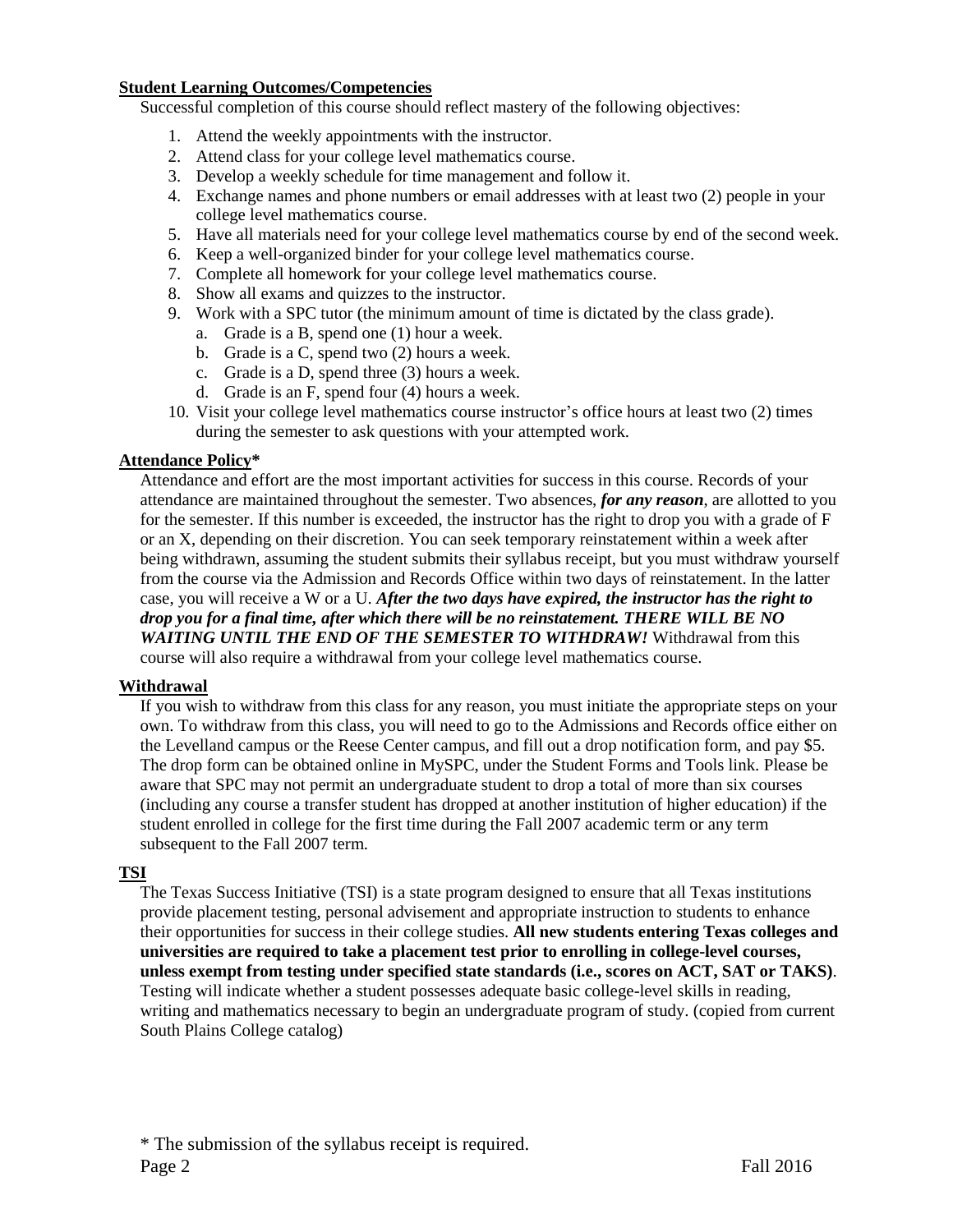## **Email Policy**

All students at South Plains College are assigned a standardized SPC e-mail account. Although personal e-mail addresses will continue to be collected, the assigned SPC e-mail account will be used as the official channel of communication for South Plains College. The Student Correspondence Policy can be found at www.southplainscollege.edu. To access the SPC student e-mail account, login to MySPC and click the SPC Google Mail option under Campus Bookmarks. (Copied from SPC Student Guide)

Since all students have an assigned SPC email, the instructor will only acknowledge, respond, and send emails to your assigned SPC email. This ensures all correspondence from the instructor is received by the intended recipient.

## **Final Grading Policy**

All grades are rounded from the first decimal. Upon the submission of grades at the end of the semester, **ALL GRADES ARE FINAL!**

### **Grading Scale**

| 90% or above  | A             |
|---------------|---------------|
| 80% to 89%    | B             |
| 70% to 79%    | $\mathcal{C}$ |
| 60% to 69%    | D             |
| 59% and Below | E             |

### **Assignment**

The percentage of the items completed from the objective list is the grade for the course. Failure in this course will negate any credit earned in your college level mathematics course.

### **Religious Holy Days**

In accordance with Section 51.911, Texas Education Code, South Plains College will allow a student who is absent from class for the observance of a religious holy day to take an examination or complete an assignment scheduled for that day within seven (7) calendar days after the absence. Students are required to file a written notification of absence with each instructor within the first fifteen (15) days of the semester (**Monday, 18 September 2017**) in which the absence will occur. Forms for this purpose are available in the Student Services Office along with instructions and procedures. "Religious holy days" means a holy day observed by a religion whose place of worship is exempt from property taxation under Section 11.20, Tax Code. (copied from current South Plains College catalog)

## **Diversity Statement**

In this class, the teacher will establish and support an environment that values and nurtures individual and group differences and encourages engagement and interaction. Understanding and respecting multiple experiences and perspectives will serve to challenge and stimulate all of us to learn about others, about the larger world and about ourselves. By promoting diversity and intellectual exchange, we will not only mirror society as it is, but also model society as it should and can be. (copied from current South Plains College Faculty Handbook)

#### **Disabilities Statement**

Students with disabilities, including but not limited to physical, psychiatric, or learning disabilities, who wish to request accommodations in this class should notify the Disability Services Office early in the semester so that the appropriate arrangements may be made. In accordance with federal law, a student requesting accommodations must provide acceptable documentation of his/her disability to the Disability Services Office. For more information, call or visit the Disability Services Office at Levelland Student Health & Wellness Center 806-716-2577, Reese Center (also covers ATC) Building 8: 806-716-4675, Plainview Center Main Office: 806-716-4302 or 806-296-9611, or the Health and Wellness main number at 806-716-2529. (copied from current South Plains College Faculty Handbook)

\* The submission of the syllabus receipt is required. Page 3 Fall 2016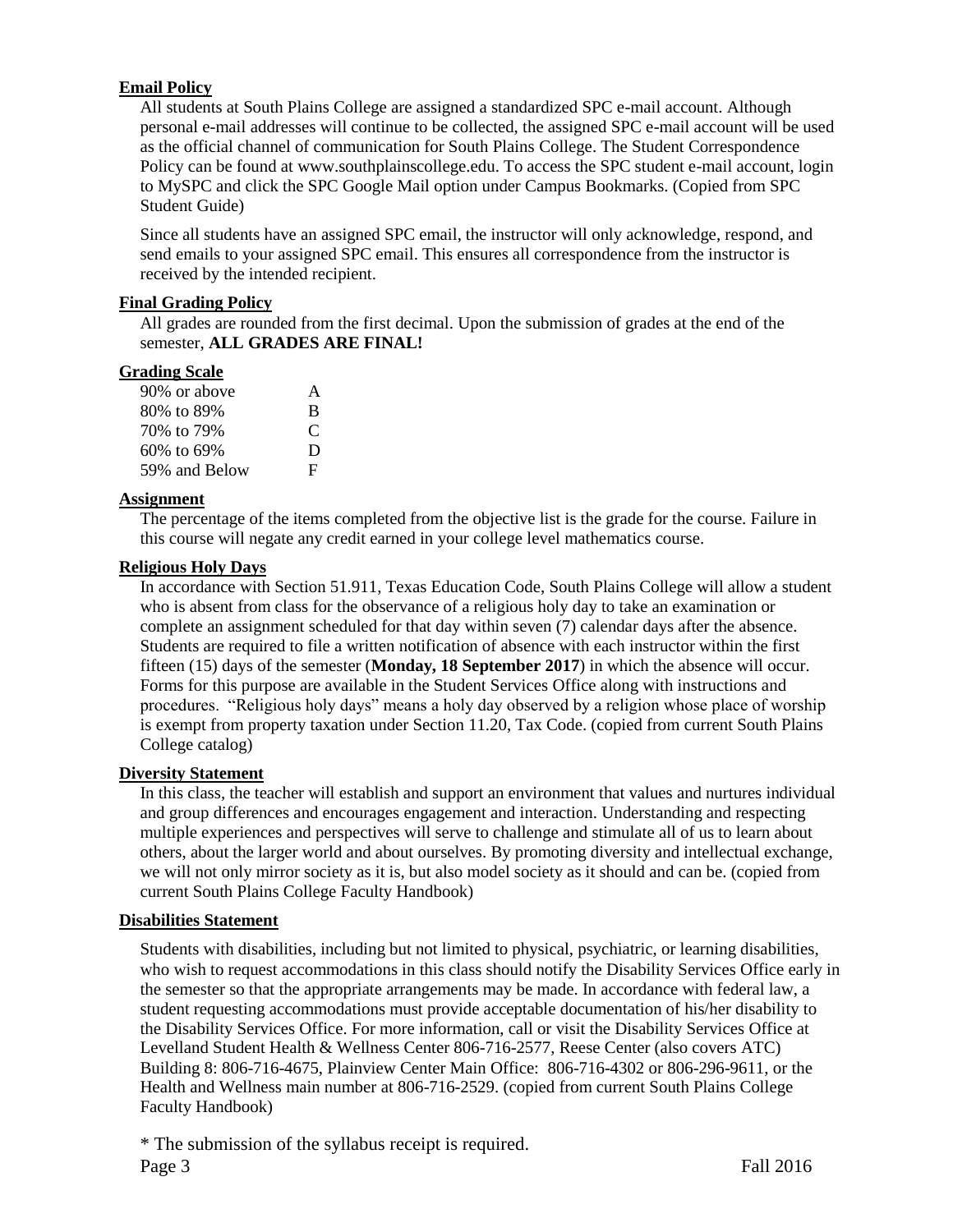## **Sexual Misconduct**

As a faculty member, I am deeply invested in the well-being of each student I teach. I am here to assist you with your work in this course. If you come to me with other non-course-related concerns, I will do my best to help.

It is important for you to know that all faculty members are mandated reporters of any incidents of sexual misconduct. That means that I cannot keep information about sexual misconduct confidential if you share that information with me. Dr. Lynne Cleavinger, the Director of Health & Wellness, can advise you confidentially as can any counselor in the Health & Wellness Center. They can also help you access other resources on campus and in the local community. You can reach Dr. Cleavinger at 716-2563 or [lcleavinger@southplainscollege.edu](mailto:lcleavinger@southplainscollege.edu) or go by the Health and Wellness Center. You can schedule an appointment with a counselor by calling 716-2529.

## **Campus Concealed Carry**

Campus Concealed Carry - Texas Senate Bill - 11 (Government Code 411.2031, et al.) authorizes the carrying of a concealed handgun in South Plains College buildings only by persons who have been issued and are in possession of a Texas License to Carry a Handgun. Qualified law enforcement officers or those who are otherwise authorized to carry a concealed handgun in the State of Texas are also permitted to do so. Pursuant to Penal Code (PC) 46.035 and South Plains College policy, license holders may not carry a concealed handgun in restricted locations. For a list of locations, please refer to the SPC policy at: [\(http://www.southplainscollege.edu/human\\_resources/policy\\_procedure/hhc.php\)](http://www.southplainscollege.edu/human_resources/policy_procedure/hhc.php) Pursuant to PC 46.035, the open carrying of handguns is prohibited on all South Plains College campuses. Report violations to the College Police Department at 806-716-2396 or 9- 1-1.

## **Holiday/Travel Statement\***

If a student has pre-existing plans to travel out of the area during scheduled class times, you must inform the instructor by **NO LATER THAN Monday, 18 September 2017**, at the end of class and submitting the syllabus receipt. Failure to do so will result in the forfeiture of any assignments that will come into question during your dates of absence. These assignments will not be replaced or allowed for make-up work.

## **Academic Honesty, Equal Opportunity**

You are expected to uphold the ideas of academic honesty. All work that is graded must be your own. This policy applies to all work attempted in this course. If this policy is violated the student will receive an **F** for the assignment and will be dropped with an **F**. For more details on what is considered cheating, see the South Plains College catalog.

South Plains College strives to accommodate the individual needs of all students in order to enhance their opportunities for success in the context of a comprehensive community college setting. It is the policy of South Plains College to offer all educational and employment opportunities without regard to race, color, national origin, religion, gender, disability, or age.

## **Expectations for the Instructor**

The student is within all rights to expect that the instructor do the following:

- $\triangleright$  Show up, as scheduled, to all scheduled appointments.
- $\triangleright$  After the diagnostic exam is complete, provide a study plan for the course.
- ➢ Provide notice of any schedule changes.
- $\triangleright$  Be accessible to those who need assistance outside of the classroom setting, by way of e-mail or in person, during office hours or reasonably scheduled appointment times.
- $\triangleright$  Hold to any assignment(s) given during the course of the semester unless removed.
- $\triangleright$  Uphold the policies of the college as it pertains to the student's welfare in the course.

\* The submission of the syllabus receipt is required.